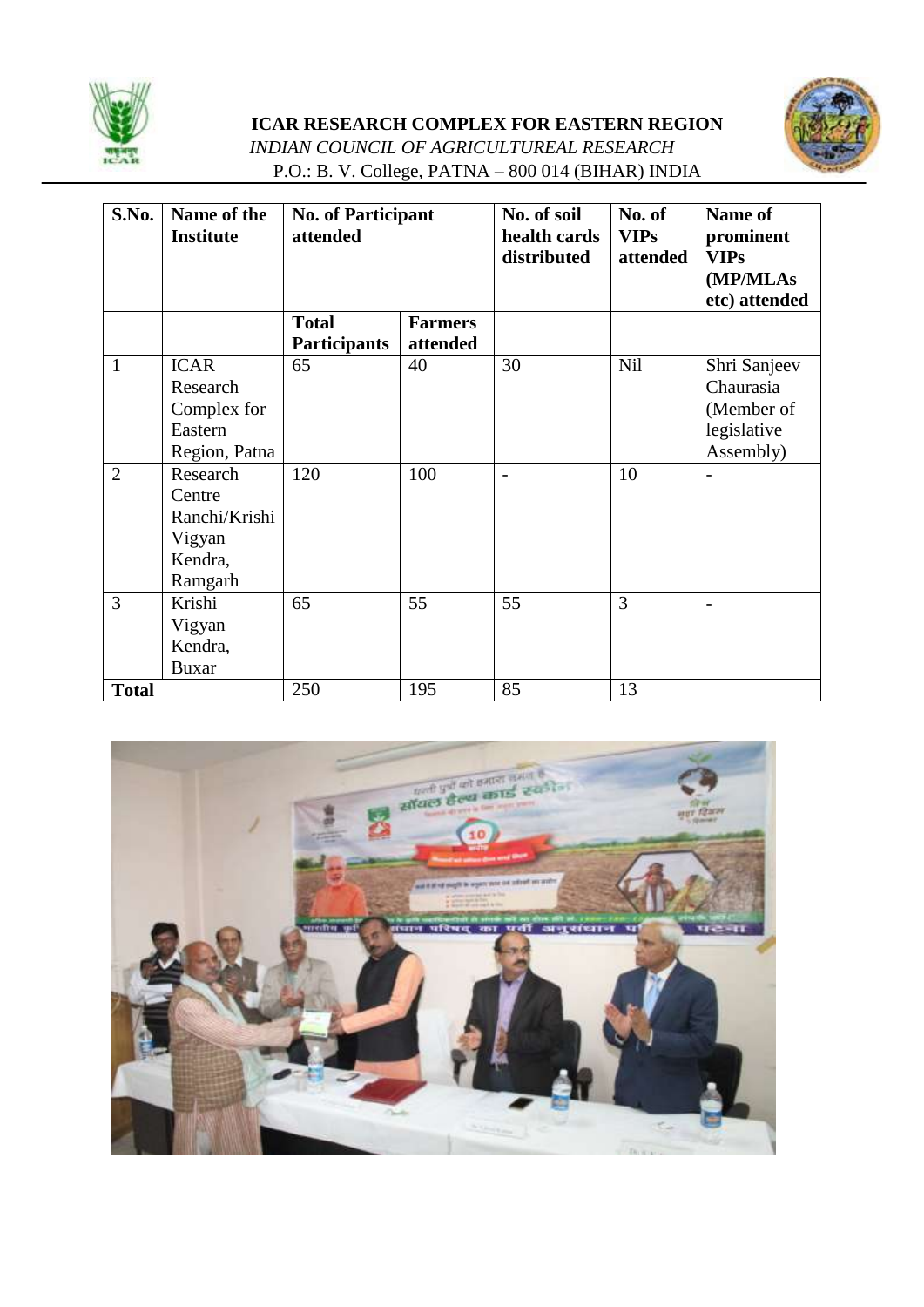## **KVK, Buxar**

Krishi Vigyan Kendra Buxar celebrated World Soil Day by one day training cum awareness programme on the topic "Soil health management" on dated 5<sup>th</sup> December 2018.

| <b>Event Name</b> | <b>Extension</b><br><b>Personnel</b> | <b>Public Representative</b> | No. of<br><b>Participants</b> | No. of SHC<br>distributed |
|-------------------|--------------------------------------|------------------------------|-------------------------------|---------------------------|
| Training cum      | DAO Buxar, PD                        | Member of Rastriya           | 62                            | 55                        |
| awareness         | ATMA.                                | Karykarni kisan Morcha       |                               |                           |
| programme         |                                      | & Kisan Shree                |                               |                           |





## **KVK, Ramgarh**

World Soil Day was organised on 5<sup>th</sup> December 2018 at District Collectorate Auditorium Ramgarh premises. Chief guest were Shri Sanjay Sinha Deupty Development Commisnor Ramgarh. He called upon the farmers to use organic manures and bio- fertilizers to improve deminishing fertility of land. ICAR-RCER, RC, Ranchi, I/c Head KVK Dr. D.K.Raghav spoke on the occasion said that we can only be healthy if our soil is healthy. Special guest